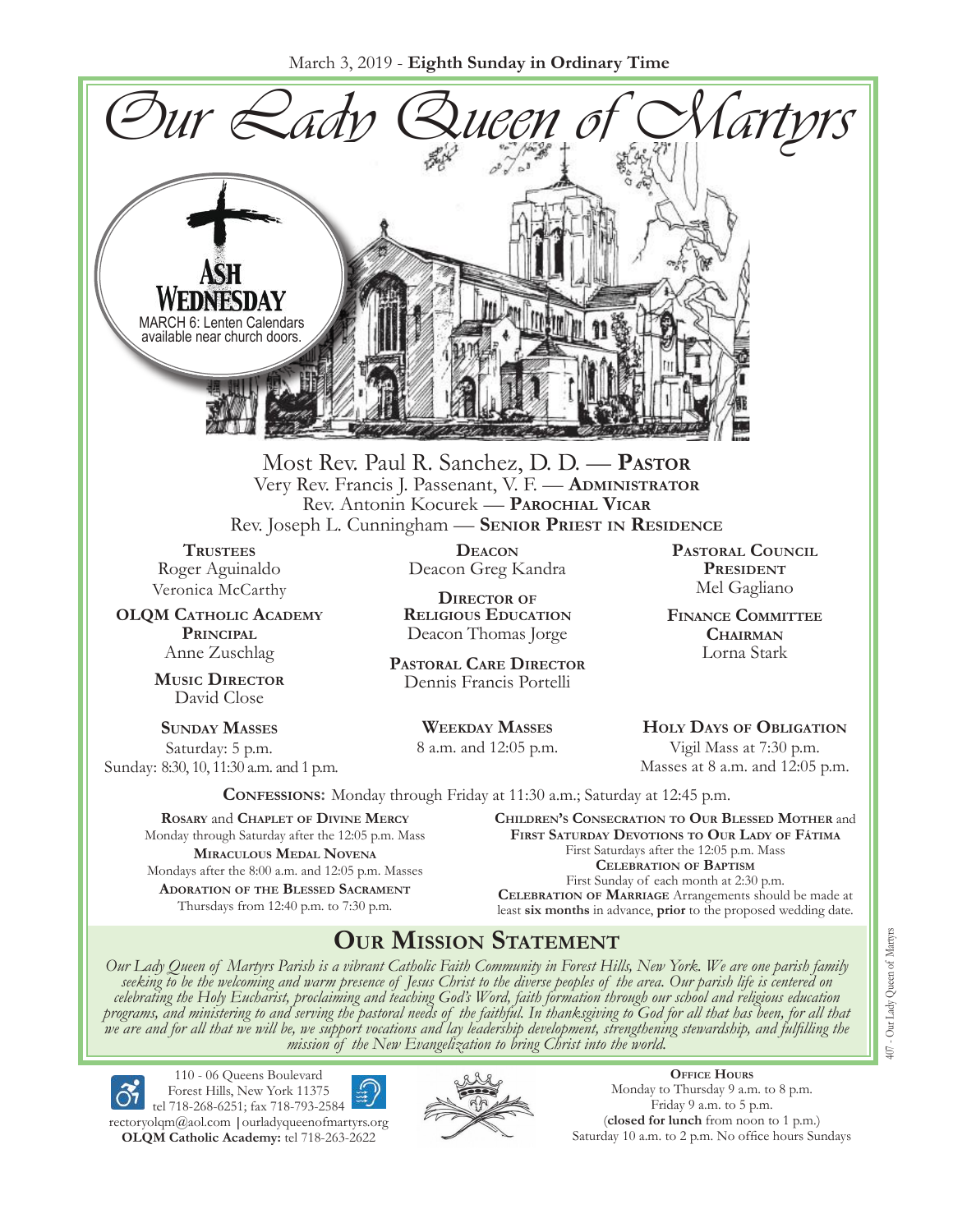# **Masses for the Week**

*Saturday, March 2* **8 a.m.** Souls in Purgatory **12:05 p.m***.* Braulio Cusicanqui **5 p.m***.* Rev. Daniel Weiscopf

*Sunday, March 3* **10 a.m. Family Mass celebrated for the parishioners of Our Lady Queen of Martyrs**

*Children's Liturgy of the Word* 

*Monday, March 4* **Saint Casimir 8 a.m.** Gladys Magier **12:05 p.m.** Elaine Trubia

*Tuesday, March 5* **Shrove Tuesday 8 a.m.** Preciosa and Augusto Tanghal **12:05 p.m***.* Michael Napolitano

#### *Ash Wednesday, March 6*

**Ashes distributed at the following liturgies only 8 a.m.** Marie England **12:05 p.m***.* John Saver and Mickey Dowd **4 p.m. Prayer Service 7:30 p.m.** Eileen Hinrichs

> *Thursday, March 7* **Saints Perpetua and Felicity 8 a.m.** John Clements **12:05 p.m***.* Patrick J. Flannery

*Friday, March 8* **Saint John of God 8 a.m.** Robert A. Hopkins **12:05 p.m***.* Virginia Houston

*Saturday, March 9* **Saint Frances of Rome 8 a.m.** Elisa A. Fule and Ruben Almendral **12:05 p.m***.* Carlos Manuel DeYcaza, Jr. **5 p.m***.* Alberto Muñoz

# **Remember Our Sick**

Blanche Aeppli, Svetiana Abramova, Mark Bradley, Luis Fernando Cardenas, Augustine Cisneros, Dr. Robert Cospito, Irene Cucurella, Tracy Cuva, Norman Doucette, Baby Luka Dudashvili, Lidia Flores, Anne Gorin, Alice Fromer, Gaye Fruscione, Pat Gmerek, Alex Guttierez, Ann Harding, Sean Harrison, Robert Heyer, Henry Johnson, Lynne Keeley, Jacqueline Lisandrelli, Liz Maryon, Artur Mavashev, Louie Mavashev, Marina Mavashev, Veronica Nissan, Richard O'Keeffe, Grace Plank, Maureen Piatt, Nancy Piotrowski, Veronica Pulanski, Nora Radocea, Scott Salbo, Scaturro family, Gail Whelan, Brittany Zaita—**and all parishioners currently in nursing homes, hospitals or confined to their homes**

# **Main Events of the Week**

*Sunday, March 3* **Alleluia Sunday**

**9 a.m. to noon,** *front of church (Ascan Ave.):*  **St. Vincent de Paul Truck accepting drop-offs of donated clothing**

**2:30 p.m.,** *church:* **Baptisms**

*Monday, March 4* **7 p.m.,** *rectory:* **Bereavement Support Group meeting**

> *Tuesday, March 5* **7:30 p.m.,** *choir loft:* **Choir Rehearsal**

*Wednesday, March 6* **Ash Wednesday - Lent Begins Day of Fasting & Abstinence** Distribution of Ashes at these times only: **8 a.m., 12:05 p.m., 7:30 p.m.** Masses and **4 p.m.** Prayer Service

> **Religious Education 3:45**–**5 p.m.:** *levels 1, 2, 3, and 4*  **7**–**8:15 p.m.:** *levels 5, 6, Confirmation, FFO  I*

*Thursday, March 7* **After 12:05 p.m. Mass,** *church:* **Exposition and Adoration of the Blessed Sacrament**

**7:30 p.m.** *church:* **Benediction**

**2:30 p.m.,** *nursing home:* **Forest Hills Nursing Home Mass**

*Friday, March 8* **7:30 p.m.,** *church:* **Stations of the Cross and Benediction**

**7:30 p.m.,** *rectory (enter through glass door off 72nd Road):* **Charismatic Prayer Group meeting** *Please see also p. 6 for Divine Mercy Bus Pilgrimage information*

#### *Sunday, March 10* **Spring Ahead! Daylight Saving Time Begins**

**2:30 p.m.,** *McLaughlin Hall:*  **Taste of the World Annual Food Festival**

# **Remember Our Deceased**

John B. Curcio Rosaleen Healy Rev. Joseph P. Mintum Paul Tse

Rev. Msgr. Daniel S. Hamilton

#### **We pray for the men and women of our Armed Forces serving in the U.S. and abroad**

Eric Böhm, Sergio Borrero, Thaddeus Buenaventura, Ricardo Cantillo, Bobby DiTroia, Armando Fellin, Andrew Gonzalez, A. Jay James, William (Will) Klos, Michael Le Floch, Louis Mannino, Jean-Marc Moïse, Brian Quinn, Justin Pabse, Adam Rearick, Rodney Ross, McNeely Royal, Victoria Tissler-Bacca, Charles Torres, Jose J. Vaz, Mollie Rae Whitley, William Youssef, Phillip Whitley, Jeff Zabala. **Please pray for all who risk their lives for our safety, including police, fire, corrections and military personnel.**

WELCOME! If a disability makes it difficult for you to fully participate at Mass or other activities of the parish, please email our **Parish Advocate for Persons with Disabilities**, Karen Mongiello, at [disabilities.olqm@gmail.com,](mailto:disabilities.olqm@gmail.com) to make your special needs known.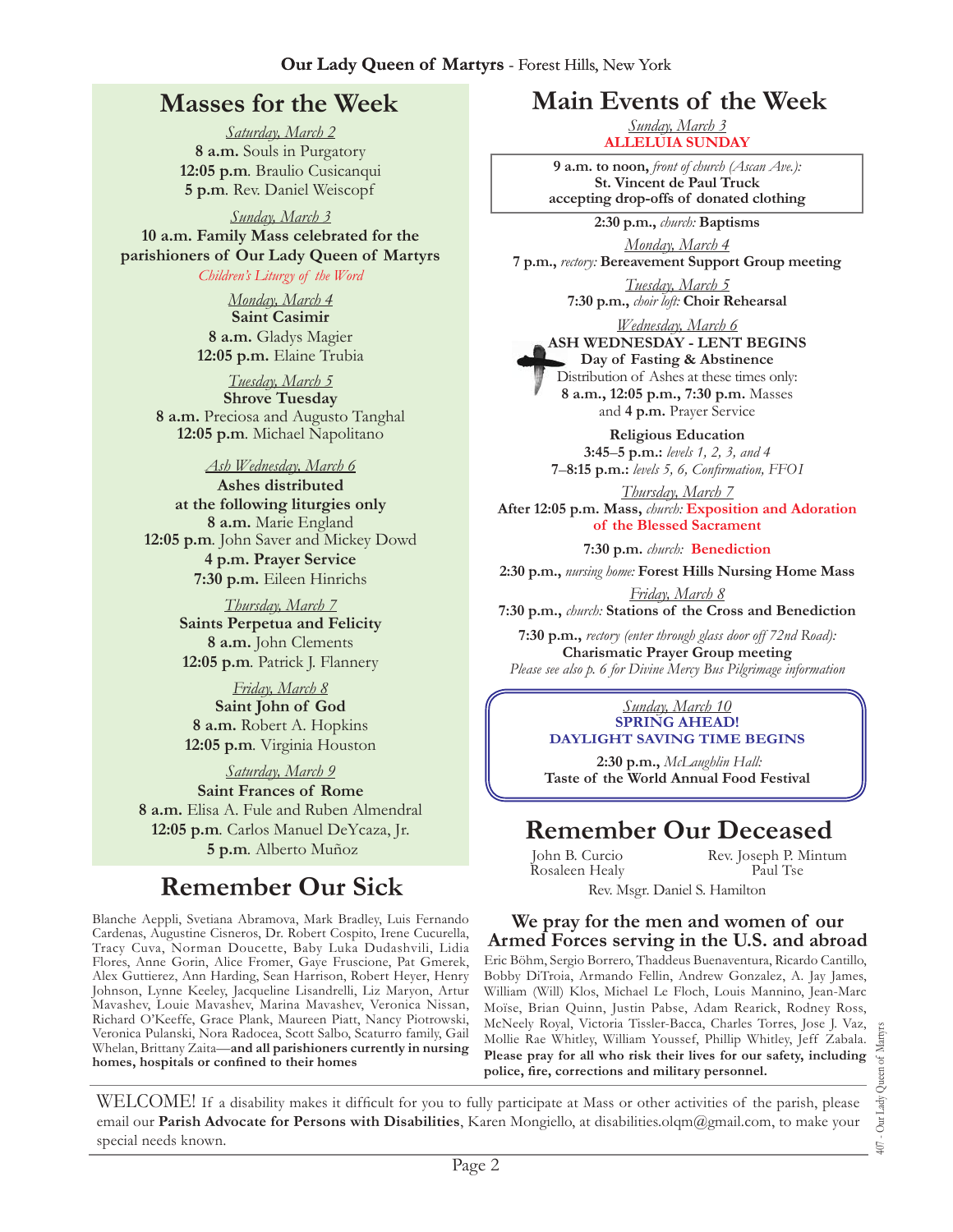# **Sunday Mass Assignments Order of Mass**

### **Saturday, March 2**

*5 p.m.* 

 *Celebrant:* Father Cunningham *Lectors:* Helen Errera, Belinda Kotin *Leader of Song:* Joe Annese *EMHCs:* Kathy Scapp, Mark Scapp, Yorke Mizelle

### **Sunday, March 3**

### *8:30 a.m.*

*Celebrant:* Father Antonin *Lectors:* Alejandra Caycedo, Gina Warshaw *Leader of Song:* Jennifer Gliere *EMHCs:* Jack Butera, Theresa Bryant, Richie Perl

### *10 a.m.*

*Celebrant:* Father Cunningham *Lectors:* Ray Bendana, Regina Faighes *Leader of Song:* Cheryl Manrique *Children's Liturgy of the Word:* Carla Christian *EMHCs:* Margarita Forero, Pat Abes, Gina Warshaw

### *11:30 a.m.*

*Celebrant:* Father Passenant *Lectors:* Irma Cruso, Johanna Fausto-DiDio *Leader of Song:* Paula Rocheleau Hernández *EMHCs:* Aracelly Torres, Lilia Penagos, Angela Damone

### *1 p.m.*

*Celebrant:* Bishop Sanchez *Lectors:* Al Smith, Joanie Molina *Leader of Song:* Jennifer Gliere *EMHCs:* Bettyanne McDonough, Beth Barretto *Members of the Altar Server Society at all Sunday Masses*

**Thank you to all those who serve as ushers**

### **"Go to the poor; you will find God."** —**St. Vincent de Paul**

Thank you to everyone who brought clothing donations to the St. Vincent de Paul truck this morning. Our website has dates when the SVP truck returns once more to accept donations of new and used clothing. **ourladyqueenofmartyrs/clothing-donation-schedule**

**\*\*\***

**Special Note:** Tuesday, March 12th the church will close early (at 4:30 p.m.) for cleaning. Thank you for understanding.

**Eighth Sunday in Ordinary Time**

*Cycle C—Choir Mass at 11:30 p.m.*  **Entrance**

*Missal* #731—"Alleluia! Sing to Jesus" **Mass Parts:** Mass of Creation (*Haugen)*

> **First Reading** *Missal pg. 76 —*Sirach 27:4-7

**Responsorial Psalm**—Missal pg. 76

**Second Reading** *Missal pgs. 76-77—*1 Corinthians 15:54-58

> **Gospel** *Missal pg. 77—*Luke 6:39-45

> > **Homily**

**OFFERTORY** "Gloria Festiva"*(E. Crocker)—Choir Missal #399—*"You Are the Healing"

**Communion** "Ave Verum" *(Ch. Gounod)—Choir* Organ Meditation *Missal #688—*"Precious Lord, Take My Hand"

**Closing Hymn**

*Missal #167—*"Alleluia! Alleluia"

### **Second Collections**

›› Today's second collection is for winter fuel. ›› Sunday, March 10, the second collection will be for the Easter Music and Liturgy. There is also an envelope for the Black and Indian Home Missions.

›› Please use the blue envelope at any time to contribute to the Parish Endowment Fund or, at our Parish Giving portal, select Blue Envelope from the pull-down menu. More at ourladyqueenofmartyrs.org/blue-envelope.

### **TODAY: March 3rd - 4 p.m. to 5 p.m. in the OLQM Academy AUDITORIUM**

### *Bishop Paul Sanchez cordially invites you to a presentation by*  **Archbishop Ignatius Kaigama of Jos, Nigeria**

Archbishop Kaigama will speak about the situation of the Church in Nigeria. This event is not a fundraiser but an opportunity to educate ourselves about the Catholic Church in this area of the world and to raise awareness of efforts to increase religious freedom globally. Please join us. Enter the Academy auditorium by the door facing the parking lot. Thank you.

**Sunday, March 10th:** Reset your clocks for Daylight Saving and spring ahead on a bright note at our **TASTE OF THE WORLD**  food festival. Begins at 2:30 p.m. in McLaughlin Hall next Sunday, March 10. **TICKETS \$25** on sale at back of church after Mass today. Ask about raffle tickets too! See p. 4 for participating restaurants.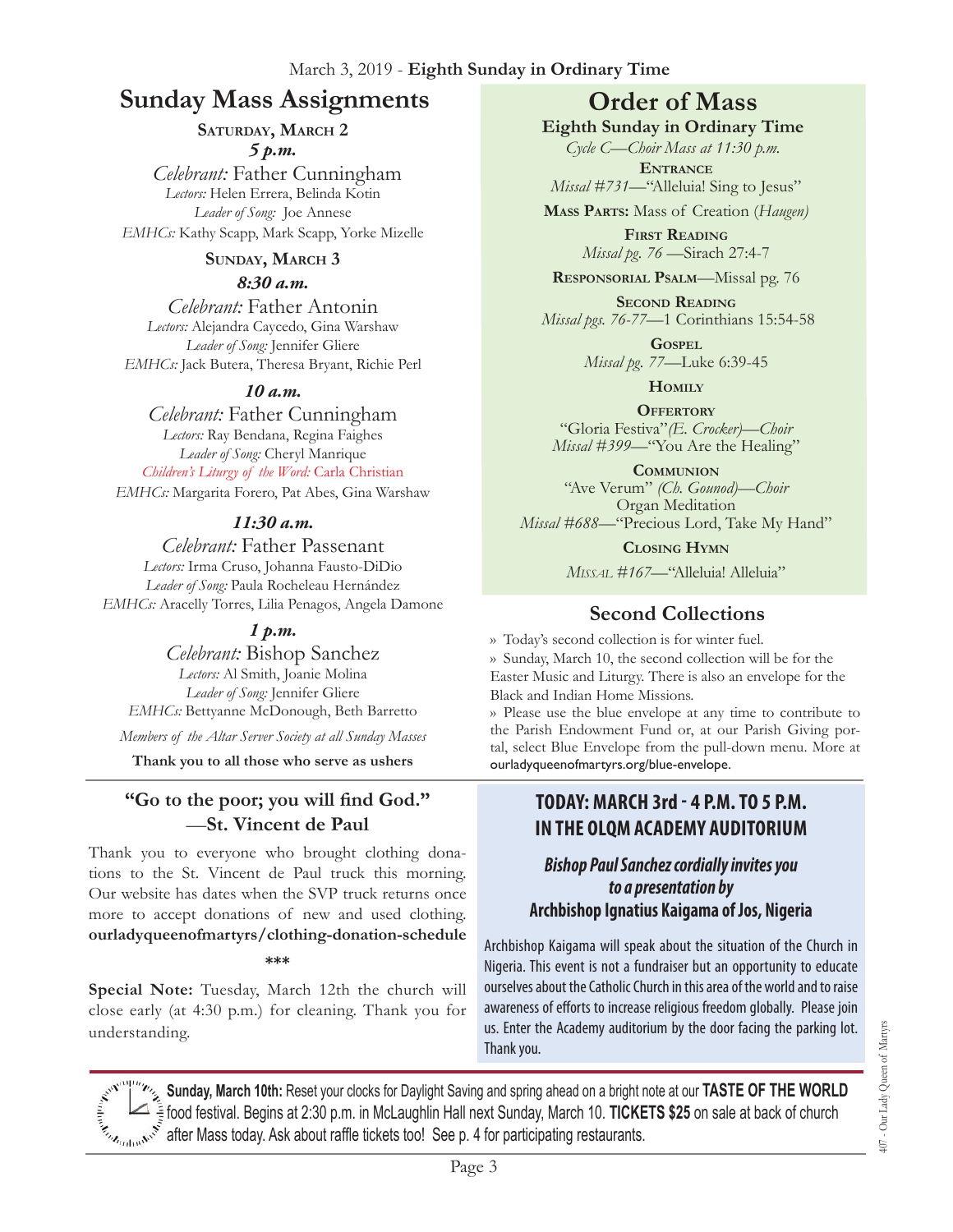

# **Last Week to Get \$25 Advance Tickets**

Please get your tickets to next Sunday's **Taste of the World** either after Mass **today** or in the rectory during business hours this week. Tickets will be \$30 at the door. Sweepstakes tickets are also available: \$60/each or 3/\$100.

Food will be provided from the following local establishments: *Jack & Nellie's, Rove, Tuscan Hills, La Vigna, Portofino, Keuka Kafe, Matiz, Rimtin, Violet's Vietnamese Shoppe, Deasura, Shogun Hibachi, Xin Lan Zhou Noodle, Banter, Manor Oktoberfest, Alberto's, Guantanamera, Cobblestone Pub, The Reef, Agra Palace (formerly Haveli Indian Restaurant), Cheese of the World, Bund, OBA Mediterranean Restaurant, Compadre 77 Mexican Restaurant, Dani's Pizza, Tony's Pizzeria, Chipotle, La Boulangerie, La Dolce Italia Bakery, Cipollina Gourmet Italian Market, Fay Da Bakery, and Starbucks Coffee.*

Raffle prizes at the event courtesy: *Aigner Chocolates, Woodhaven House, Foodtown, Panera Bread, Austin's Ale House, The Wine Room of Forest Hills, Nick's Bistro, Forest Hills Station House, TGIFs, and Young Chef's Academy of Forest Hills.*

> Please spread the word and invite your family, friends and neighbors to attend too!

# **Student Honors**

Congratulations to these students from our parish and graduates of our parish school for academic honors earned!

**Cathedral Preparatory School and Seminary** Second Honors: **Elias Diaz, Christopher Chen** Principal's List: **Matthew Martinez** 

**Holy Cross High School** First Honors: **Gregory Magid, Samuel Torres**

**ST. FRANCIS PREPARATORY SCHOOL** 

Honor Roll: **Chiara Bilello, Joseph Gabriel, Daniel Morales, Ethan Portelli, Jolai Rodriguez, Aidan Youngman**

# **Many Thanks from Fr. Passenant**

I wish to extend a big thank-you to all parishioners for your many cards and gifts and your show of support at last Sunday's celebration of my 40th year as a priest. Your thoughtfulness and kindness mattered greatly on this day of joy and significance for me. Thank you for your prayers, and please always pray for more vocations to the priesthood. God Bless. — *Father Francis J. Passenant* 

# **Bereavement Support Is Available**

Our parish support group is a place to find help and healing for the hurt of losing a loved one. Meetings are always **Monday evenings, 7**–**9 p.m.** in the church rectory. Next meeting dates: **March 4 & 18, April 1 & 15, May 6 & 20, June 3 & 17.** If you are interested in attending, please call ahead. Contact the rectory at 718-268-6251 or email the group's facilitator, Commissioned Lay Pastoral Leader Yorke Mizelle, at [ymizelle@nyc.rr.com.](mailto:ymizelle@nyc.rr.com)

"Why do you notice the splinter in your brother's eye, but do not perceive the wooden beam in your own?" (Luke 6: 41)

# **REMINDER: Parish Video Project Gets Underway on March 10**

The video project we are undertaking will highlight ways parishioners contribute to OLQM and what the parish means to them personally. We'd also like to feature stories about personal journeys in faith. Have you been away from the church and recently returned? Have you needed to lean on your faith to endure difficult circumstances?

We will be conducting **videotaped interviews on Sunday, March 10th** during the regular Sunday Mass schedule. If you'd like to participate and arrange to speak with us either before or after Sunday Mass, please email **[mcatherinesnow@gmail.com](mailto:mcatherinesnow@gmail.com)** to schedule a time.

**OLQM Catholic Academy Registration (Nursery to Grade 7) March 5th from 6:30 p.m. to 7:30 p.m. March 6th from 8:30 a.m. to 9:30 a.m. More information at olqmca.org/admissions**

407 - Our Lady Queen of Martyrs

407 - Our Lady Queen of Martyrs

**Financial Aid for Catholic Elementary Students may be available. Contact 718-965-7340 or [Scholarships@FuturesinEducation.org](mailto:Scholarships@FuturesinEducation.org).**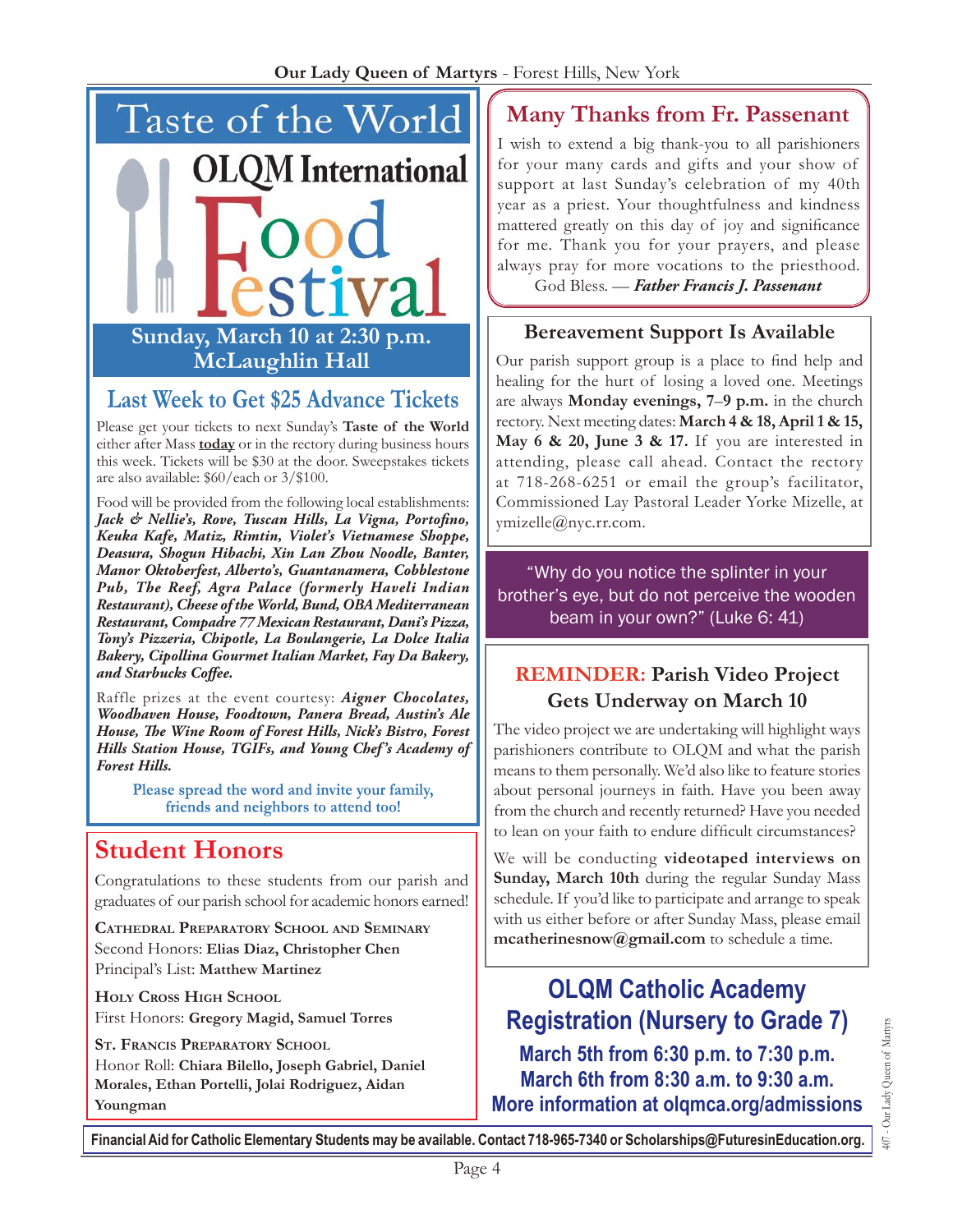# **The Listening Session**

On Tuesday February 19, parishioners from our parish and Our Lady of the Angelus and Our Lady of Mercy gathered to hear, comment, and question how our diocese has responded to the sexual abuse crisis and current reported incidents. Jasmine Salazar, head of the diocesan Office of Victim Assistance, spoke of the Victims Reporting Hotline, her outreach to victim/survivors, and the emotional, psychological and financial help offered to them. Two survivors (and Diocesan Survivors Advisory Board members) shared their own stories of healing and hope. Mary Ellen Quinn, head of the Office of Safe Environment, explained how all employees, volunteers, and children are required to attend tailored training workshops and adults undergo background screening before and during their working or volunteering in our Church institutions.

The meeting providentially took place a few days after our diocese had released the names of 108 diocesan priests who have been credibly accused of sexual abuse with a minor. In releasing these names, Bishop DiMarzio stated, "It is my hope that the publishing of this list will provide some assistance to those who are continuing the difficult process of healing, as well as encourage other victims to come forward. . . . We as a Diocese are committed to remaining vigilant against such abuse."

Let us continue to pray for all whose lives have been impacted by this destructive problem.—*Bishop Sanchez* 

### All Parishioners Invited

# **Parish Lenten Mission March 17–21 (Sun–Thur)** *Conducted by Fr. Gerry Fitzsimmons and the Montfort Missionaries Preaching Team*

The Mission is a spiritual week of renewal and reflection. It is not an individual's retreat or a series of talks. It is a communal prayer experience with our whole faith community praying together, to listen more attentively to God's word and His call to each one of us. Fr. Gerry Fitzsimmons, SMM, will guide us in spoken and sung prayer, with the OLQM Choir performing a program incorporated into the mission teachings. He will preach at each Sunday Mass on March 17. Prayer cards will be given out to every family. During the week (Mon–Thur) the times are:

### **Afternoon Mission Mass: 12:05 p.m. Evening Mission Hour: 7:30 p.m.**

Mission themes to be explored during the week are: God's overwhelming love for us, God's plan for our happiness, God's forgiveness, and the Body of Christ (Eucharistic celebration).

**We hope each and every one of you will participate as fully as you can. During Mission Week join with us for one day, on all days, or twice during the day!** 



Ashes will be distributed at the following times: **8 a.m. Mass - 12:05 p.m. Mass - 4 p.m. Prayer Service - 7:30 p.m. Mass** 

Ash Wednesday is a day of fasting and abstinence. Please take  $\text{MARCH}\ 6$  home a copy of our Lenten Calendar for our schedule and Lenten regulations. Calendars are available near the church doors.

# **Weekly Collections**

|                                                                        | February 24 |
|------------------------------------------------------------------------|-------------|
| Candle Offerings                                                       | 2,117.50    |
| 1st Collection                                                         | 9,643.20    |
| 2nd Collection (church cleaning)                                       | 3,004.00    |
| Online Parish Giving                                                   | 1,173.00    |
| Mail In                                                                | 225.00      |
| <b>TOTAL</b>                                                           | 16,222.70   |
| Weekly Income Needs*                                                   | 21,250.00   |
| Surplus/(Deficit)                                                      | (5,027.30)  |
| * Amount needed weekly to meet church expenses. Figures are unaudited. |             |

Please remember the Roman Catholic Church of Our Lady Queen of Martyrs in your will and estate planning. Contact Bishop Sanchez or Father Passenant at 718-268-6251.

#### **By Email** Rectory Office: **rectoryolqm@aol.com** Pastor's Office: pastorolqm@aol.com Administrator's Office: admn.olqm@yahoo.com Bulletin Subjects: olqmcomm@aol.com OLQM Catholic Academy info@olqmca.org Pastoral Care Office: dfport@gmail.com Religious Education Office: olqmreled@gmail.com Deacon Greg Kandra: dcngreg@gmail.com Disabilities Advocate [disabilities.olqm@gmail.com](mailto:disabilities.olqm@gmail.com)

# **Contact Us**

**By Telephone** Rectory Office: **718-268-6251 Emergency** (last rites) 718-810-9788 (*after office hours)* OLQM Catholic Academy: 718-263-2622

Religious Education Office: 718-263-0907

OLQM Charity Outreach: 718-268-6251, ext. 43

#### **Online**

www.ourladyqueenofmartyrs.org @OLQMChurch on Facebook, Twitter and Instagram OLQM Catholic Academy: www.olqmca.org

407-Our Lady Queen of Martyrs 407-Our Lady Queen of Martyrs